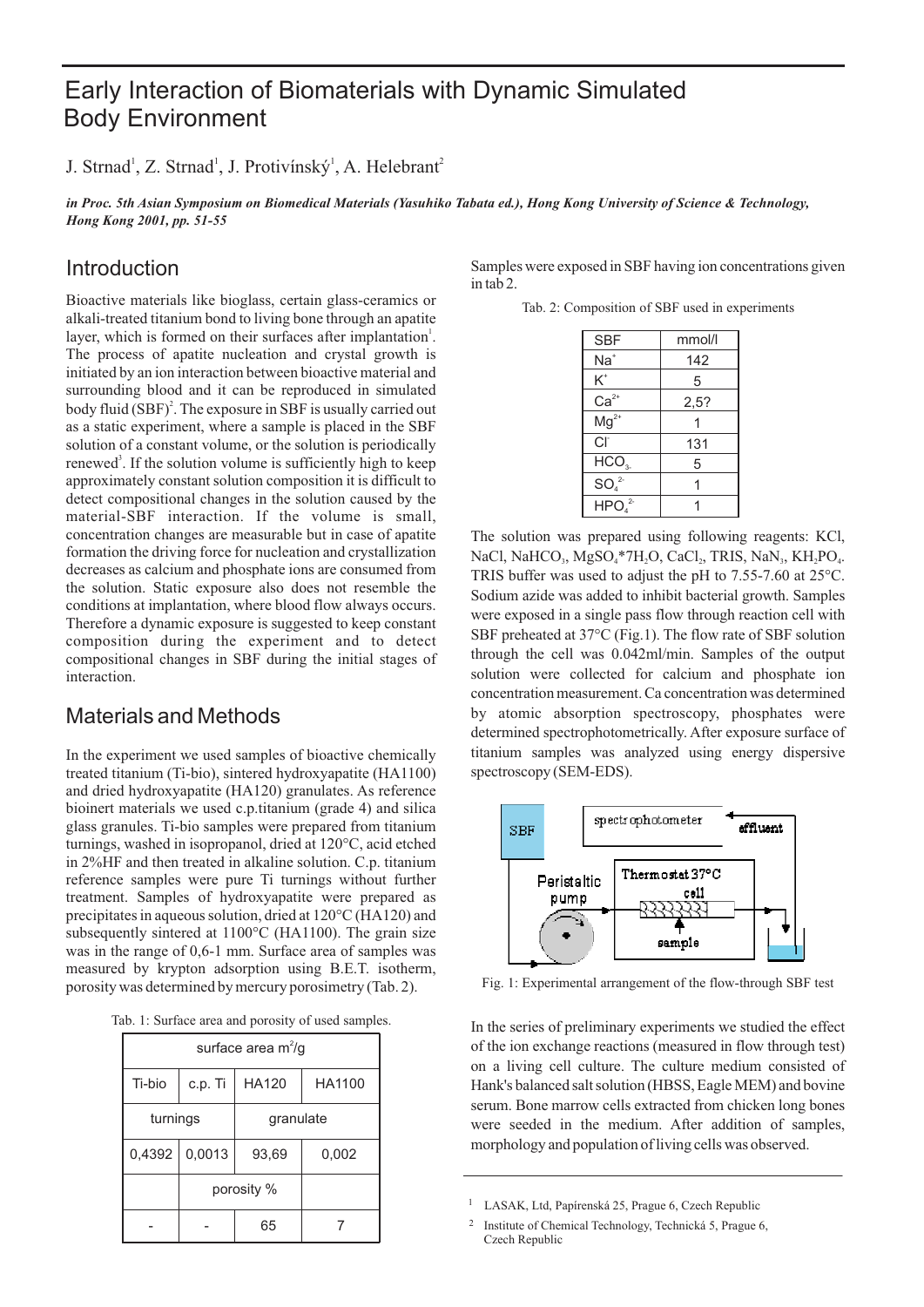#### **Results**

The time dependence of  $Ca^{2+}$  and PO<sub>4</sub><sup>3-</sup> ion concentration in the output solution, measured after exposure of Ti-bio samples indicated three main phases of interaction (Fig 2.). First, a rapid but temporary decrease of calcium and phosphate concentration in the effluent was detected. This decrease indicated a significant adsorption of  $Ca^{2+}$  and  $PO_4^{3+}$  ions by the material. During the second phase concentration returned almost to its initial value (100 mg/l Ca<sup>2+</sup>, 96 mg/l PO<sub>4</sub><sup>-3</sup>). After approx. 25hours another concentration decrease was detected indicating the starting crystal growth. The output concentration stabilized at the level of 60-63mg/l of  $PO_4^3$ , indicating crystal growth at the constant rate.

During exposure of bioinert samples (c.p.Ti and silica glass) no changes in the effluent concentration were detected (fig.2,3).



Fig. 2: Time dependence of the  $PO_4^3$  and  $Ca^{2+}$  concentration in the output SBF solution during exposure of Ti-bio and c.p.Ti sample, indicating three phases of interaction



Fig. 3: Time dependence of the  $PO<sub>4</sub><sup>3</sup>$  concentration in the output SBF solution during exposure of silica glass granulate <sup>4</sup>

The time dependences plotted after exposure of hydroxyapatite samples had similar shape as those of Ti-bio samples but apatite precipitation on hydroxyapatite samples exhibited apparently shorter induction periods (Fig 4).



concentration in the output SBF solution during exposure of HA120 and HA1100 samples

Titanium samples exposed in SBF were analyzed using SEM-EDS. Apatite crystals formed on the surface of Ti-bio sample are shown in fig. 5. Fig. 6 shows the EDS semi quantitative analysis determining the Ca/P molar ratio as 1,74. Table 3 shows results of EDS analysis of Ti-Bio and c.p.Ti samples after exposure in SBF.



Fig. 5: SEM image of apatite crystals formed on the surface of Ti-bio sample after 74 hours of dynamic exposure in SBF (magn: 1000x)



Fig. 6: EDS analysis of apatite crystals formed on the surface of Ti-Bio sample after 74 hours of dynamic exposure in SBF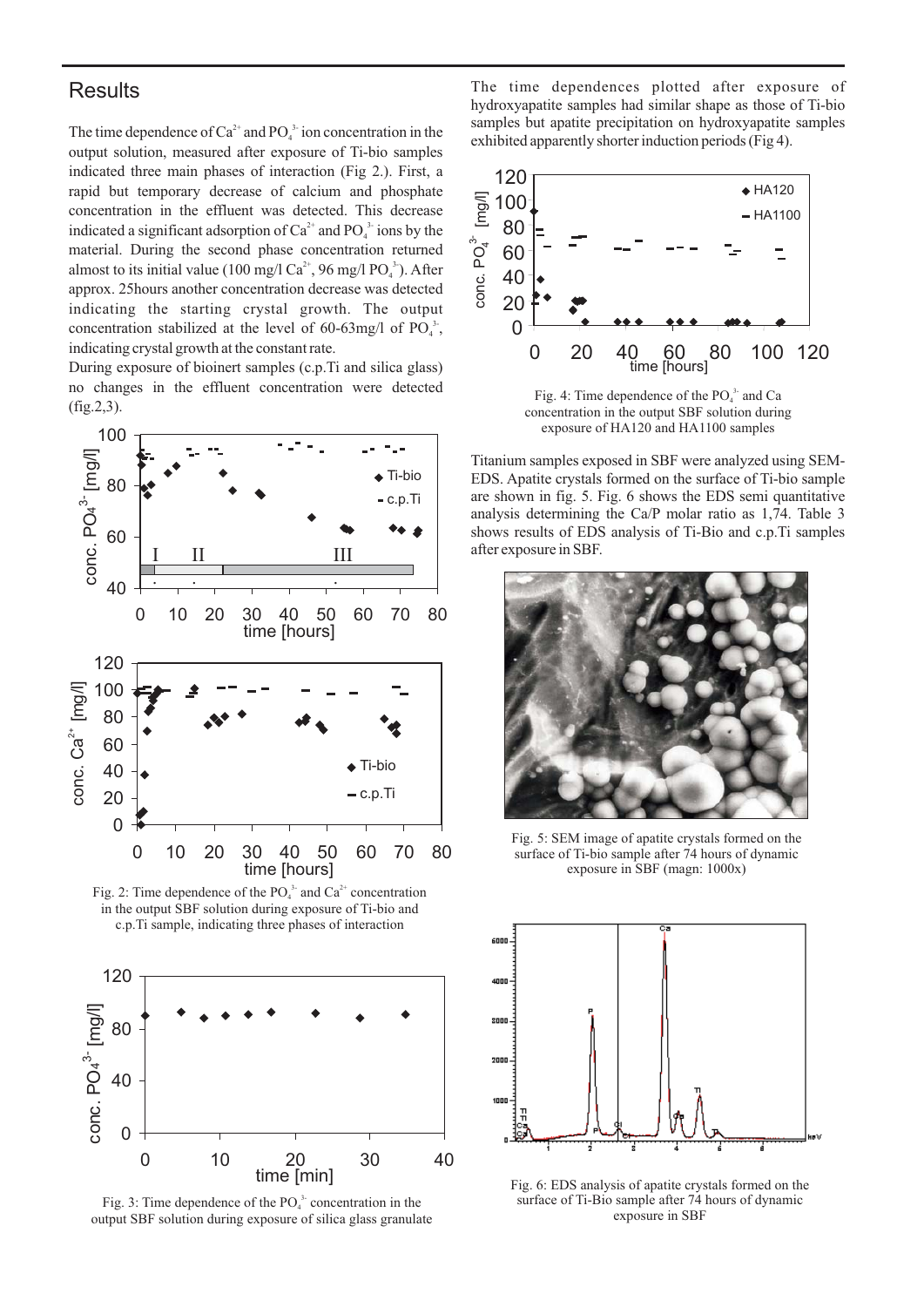Tab. 3: Amount of calcium and phosphorus present in the surface of of Ti-bio and c.p. Ti sample after 2 minutes, 20 and 74 hours of dynamic exposure in SBF (Analyzed by EDS, the residual elements are Ti and O)

| at. %             | Сa   |      | Сa        |    |  |
|-------------------|------|------|-----------|----|--|
| 2min.             | 1,4  | ND   | <b>ND</b> | ND |  |
| 20 <sub>h</sub>   | 6,7  | 0,7  | ND.       | ND |  |
| 74h               | 23,0 | 13,2 |           |    |  |
| ND - not detected |      |      |           |    |  |

### **Discussion**

In the case of Ti-bio samples, measured curves of the output solution concentration vs. time showed a significant  $Ca^{2+}$  and  $PO_4^3$  ion retention by the sample within first minutes of interaction (Fig.2). This can be caused by ion adsorption onto the hydrated bioactive surface of sodium titanate gel layer formed on the surface of titanium after alkali etching. This finding is in agreement with previous result of Kokubo et.al.<sup>4</sup>, who detected calcium by TEM-EDX on the surface of alkalitreated titanium after 0.5h of exposure in SBF. The presence of calcium and traces of phosphorus in the surface before apatite crystal growth starts was proved even by relatively surface insensitive EDS analysis (Tab.3). The effect is definitely supported by approx. 2 orders of magnitude higher surface area of Ti-bio samples compared to c.p.Ti (tab.1). On the other hand no calcium was found on the surface of c.p. Ti exposed in SBF for 2 minutes and 20hours (tab.3) and also no apatite crystal growth was detected after 74 hours. Similar inert behavior exhibited silica glass granulate (fig.3) exposed in SBF.

The fast adsorption was also detected during exposure of hydroxyapatite samples. In this case, the adsorption was immediately followed by apatite crystal growth and the induction time was much shorter than in the case of Ti-bio samples (tab.4). It can be assumed that the rapid adsorption of  $Ca^{2+}$  and also PO<sub>4</sub><sup>3</sup> ions from SBF is the first step of bioactive behavior. The induction time after which crystal growth starts depends on the interfacial energy between the precipitating phase and the substrate  $5,6,7$  and it can be used to quantify bioactivity of the studied substrate. The extremely long induction period for apatite formation on c.p.titanium determined by Li and Ducheyne<sup>8</sup> may indicate a material, which stands on the border of bioactive and bioinert materials and under certain conditions exhibits so called osseointegration.

Tab. 4: Induction time values for samples Ti-Bio, HA120 and HA1100

|                    | <b>HA120</b> | HA1100 | Ti-Bio |
|--------------------|--------------|--------|--------|
| Induction time (h) | 3,8          | 2,5    | 24.5   |

The dynamic experimental arrangement enabled simple determination of the induction times using a plot of precipitated  $PO_4^3$  weight vs. time and by extrapolation of its linear part to the zero weight (Fig 7,8). The value of induction



Fig. 7: Time dependence of the precipitated  $PO<sub>4</sub><sup>3</sup>$  weight plotted for Ti-Bio sample <sup>4</sup>



time is in good correlation to the results obtained from static exposure and reported earlier<sup>7</sup>. The induction times for hydroxyapatite samples were much shorter (tab.4) than those of Ti-Bio probably as a result of much higher structural similarity in the case of apatite precipitating on the hydroxyapatite substrate.

The rate of  $PO_4^3$  ions consumption by HA120 sample was higher compared to HA1100 probably due to higher surface area available for reaction (Fig. 8).

In preliminary experiments studying the effect of materials' surface reactions on the culture of chicken bone marrow cells, HA120 sample exhibited behavior-resembling cytotoxicity, when it was added to the cell culture in higher amounts (fig. 9). This phenomenon was not observed in sample HA1100 and it was minimized by pre-incubation of the HA120 sample in culture medium. It is possible that high surface area, inducing massive ion consumption by the adsorption and the crystal growth, causes the cytopatological effect as a result of the concentration decrease in the culture medium.



Fig. 8: Bone marrow cells (arrows) surviving near HA120 sample 5 hr after addition of small number of sample particles